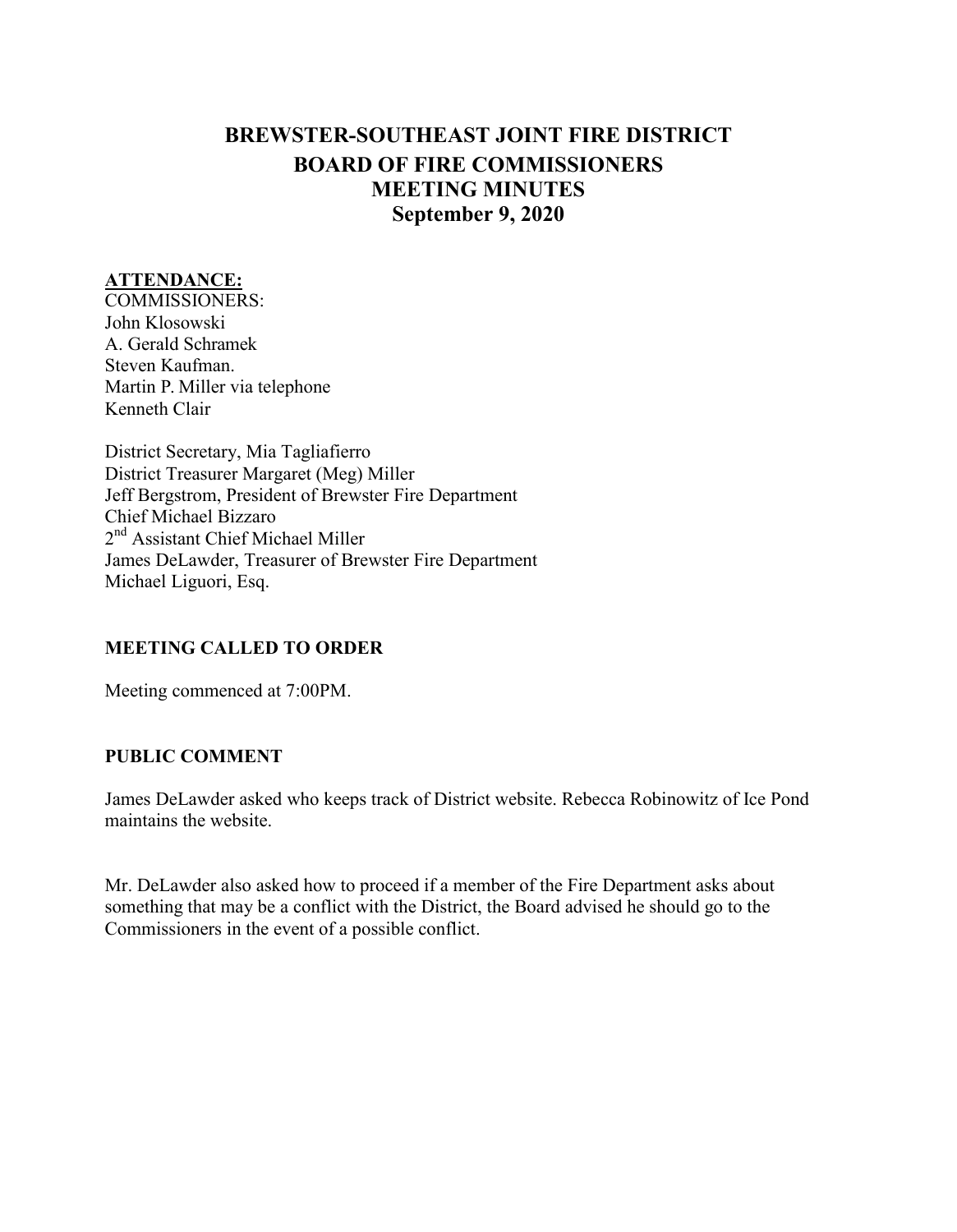## **LOSAP AUDIT REPORT**

### Moe Desantis, Chief's Admin, presented the LOSAP Audit report: Commissioner Kaufman: years in question, 2007, 2012, 2013

| <b>Year In Question</b> | <b>Before Audit</b> | <b>After Audit</b> |
|-------------------------|---------------------|--------------------|
|                         |                     |                    |
| 2007                    | 43 Points           | 43 Points          |
|                         |                     |                    |
| 2012                    | 0 Points            | 0 Points           |
|                         |                     |                    |
| 2013                    | 24 Points           | 25 Points          |
|                         |                     |                    |

Commissioner Miller: years in question: 2000, 2001, 2007, 2011, 2012 & 2013.

| <b>Year In Question</b> | <b>Before Audit</b> | <b>After Audit</b> |  |
|-------------------------|---------------------|--------------------|--|
| 2000                    | 32 points           | 59 points          |  |
| 2001                    | 25 points           | 29 points          |  |
| 2007                    | 48 points           | 73 points          |  |
| 2011                    | 41 points           | 41 points          |  |
| 2012                    | 30 points           | 30 points          |  |
| 2013                    | 43 points           | 68 points          |  |

Commissioner Miller is not satisfied with the results of the audit and requested that the LOSAP Auditors re-search certain years.

# **APPROVAL OF BREWSTER ROTARY 75TH ANNIVERSARY CELEBRATION**

Commissioner Schramek makes a motion to approve participation of the Brewster Rotary 75<sup>th</sup> Anniversary Celebration motorcade, planned to leave at noon from Brewster High School through the Village of Brewster and past Green Chimneys campus on Doansburg Road. on Saturday, September 26 (raindate Sunday, September 27),  $2^{nd}$  by Commissioner Kaufman roll call 4-0.

## **DISCUSSION AND ADOPTION OF 2021 BUDGET**

A Motion to adopt the 2021 budget in the amount of \$1,667,612.00 was made by Commissioner Schramek, 2<sup>nd</sup> by Commissioner Kaufman, motion carried 5-0.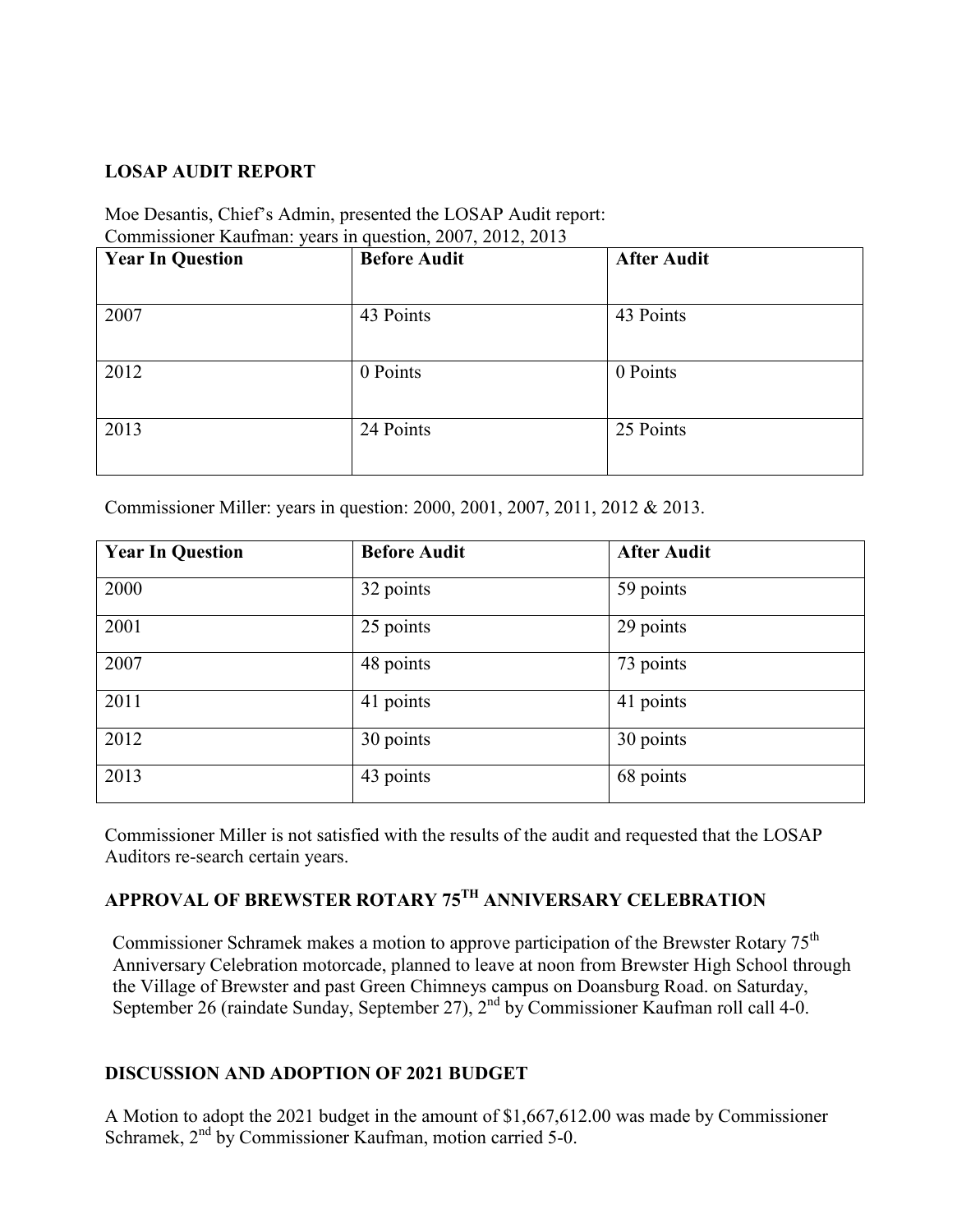#### **APPROVAL OF MEETING MINUTES**

A Motion was made to approve the minutes of August 12, 2020, as amended, was made by Commissioner Schramek, 2nd by Commissioner Miller. Motion carried unanimously.

## **ACCEPTANCE OF BILLS/VOUCHERS**

All bills and vouchers were reviewed. A motion to approve the bills and vouchers was made by Commissioner Clair,  $2<sup>nd</sup>$  by Commissioner Kaufman. Motion carried unanimously.

#### **CORRESPONDENCE**

All correspondence was read by Mia Tagliafierro, District Secretary.

## **COMPUTER/COMMUNICATIONS/RADIOS**

The knox boxes for 3 chiefs have been ordered, the demo on new version will be next week at Chief's meeting in Patterson. The ones that are currently in the chief's cars are going into 11-4-2, 11-5-1 and 11-2-2. New key is virtual.

## **FACILITIES**

Engineers from KG&D came by to look at the A/C units, once the specs are presented to the Board, the District will go out to bid for two A/C units.

Andy Hoffman met with Commissioner Clair and Commissioner Klosowski to discuss epoxy on floors at Station One.

A quote was received from Lyons Development in the amount of \$24,273.75 to replace insulation and put in new ceiling tiles.

## **FIRE AND EMS EQUIPMENT**

A quote from Rescue Products International was presented for the cost of Bail Out training and recertification, in the amount of \$2,575.00 for 4 trainers (\$550/trainer) and 1 recertification (\$375/recert). A Motion to accept the quote from Rescue Products International in the amount of \$2,575.00 was made by Commissioner Clair, 2nd by Commissioner Kaufman. Motion carried 5-0.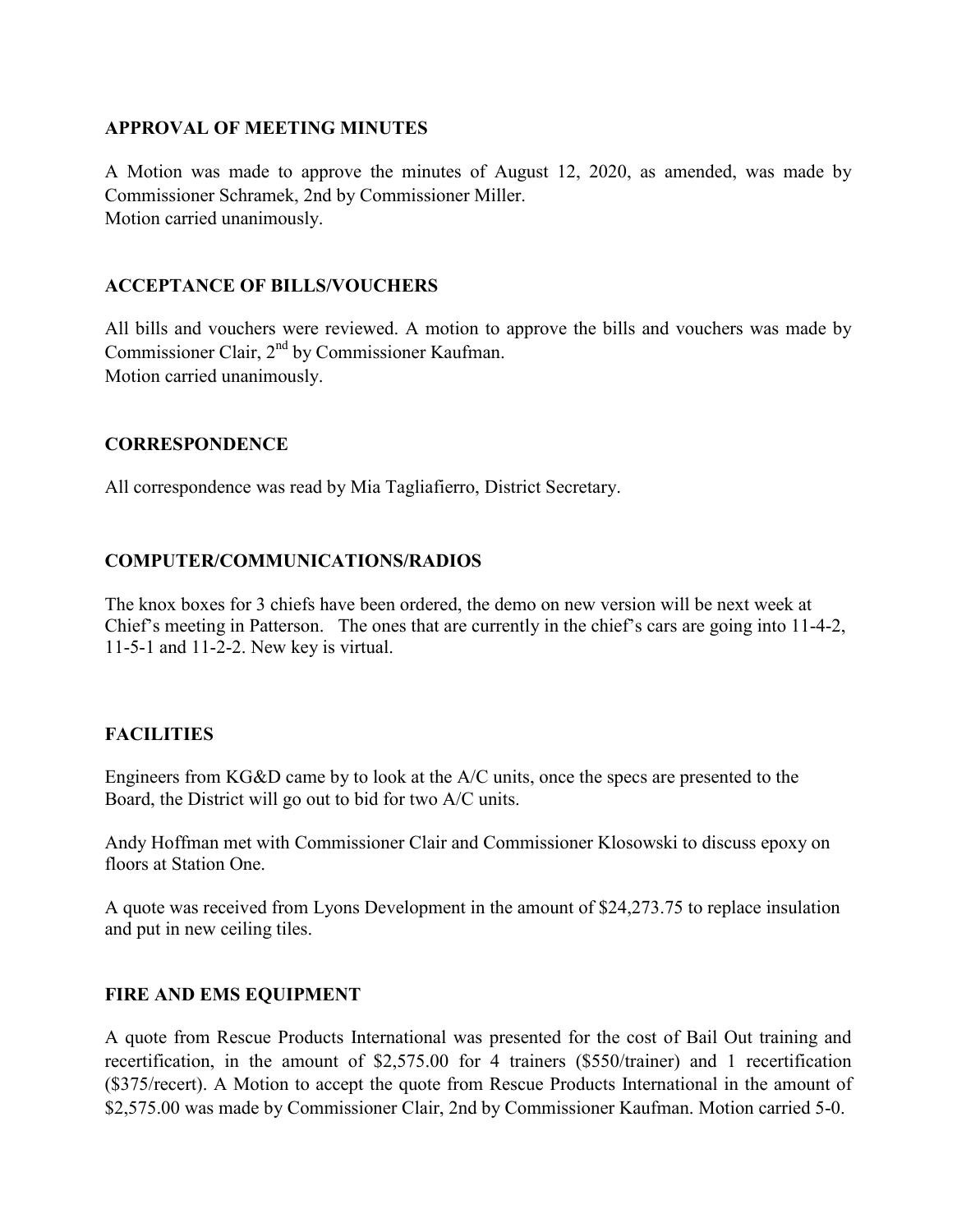## **FIRE ROADS**

Nothing to report.

#### **FIRE PREVENTION**

Commissioner Clair reports that everything will pretty much be virtual this year and open house will most likely not happen.

#### **INSURANCE CLAIMS/VFBL**

Nothing to report.

## **LEGAL CONTACT/REPORTS**

Michael Liguori had to modify the Action to Quiet Title to include the Attorney General.

#### **LOSAP**

LOSAP points to active members in connection with Bill S8251B will be decided at the November meeting.

## **OSHA MANDATES**

All OSHA mandates are up to date.

#### **VEHICLE MAINTENANCE**

| <b>Vehicle</b> | $B$ eginning<br>Mileage | <b>Ending Mileage</b> | Total Monthly<br>Mileage | Work Performed                             |
|----------------|-------------------------|-----------------------|--------------------------|--------------------------------------------|
| $ 11-1-1 $     | 65, 125                 | 65377                 | 252                      |                                            |
| $ 11-1-2 $     | 40893                   | 41570                 | 665                      | Went to<br>Meadowlands,<br>would not start |
| $ 11-1-3 $     | 41,487                  | 41832                 | 345                      |                                            |

## **RECRUITMENT AND RETENTION**

Nothing to report.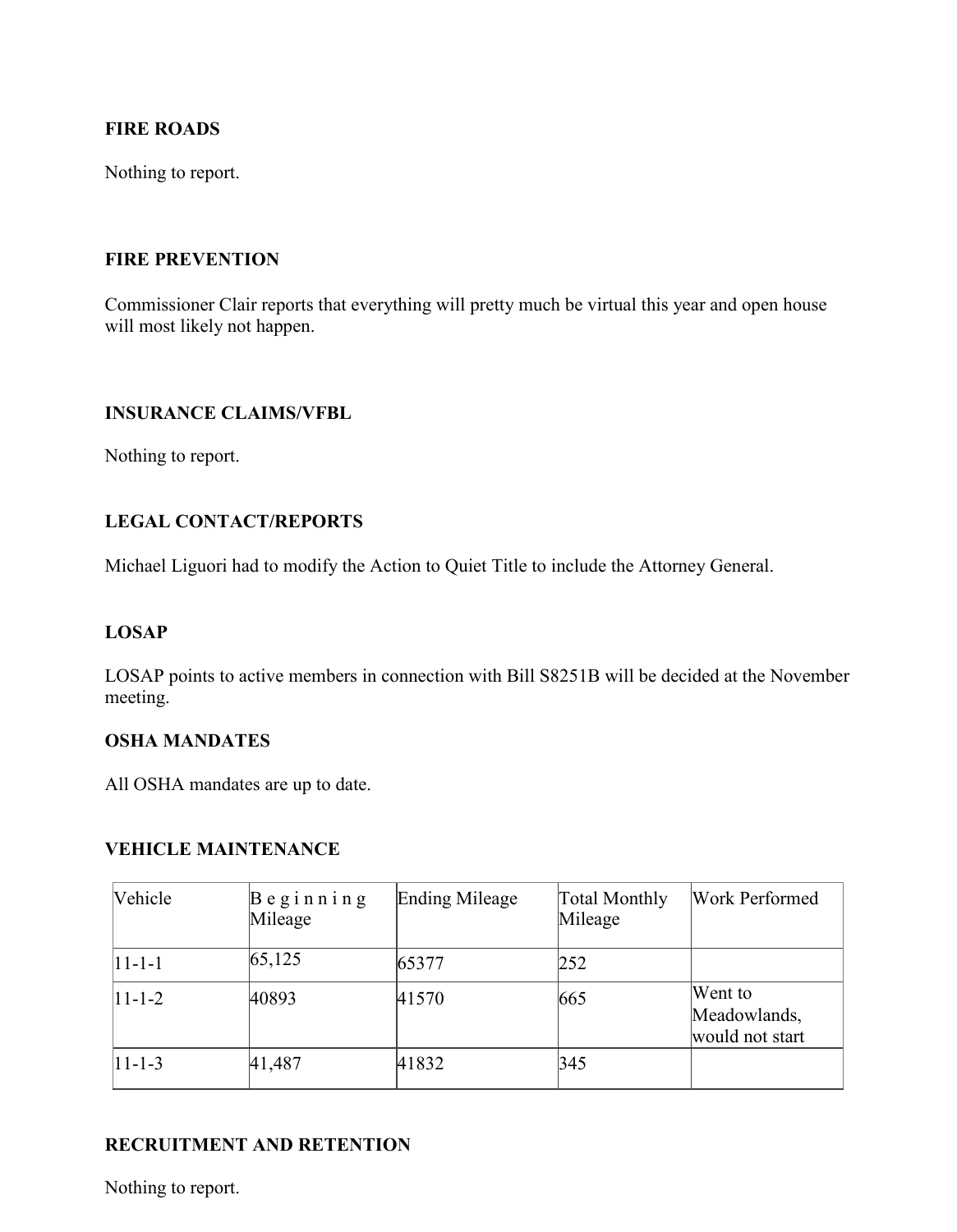## **CHIEF'S REPORT**

A car show has been held at Lakeview Plaza on Rt. 22 in Brewster on Fridays, Chief Bizzaro reports that the Department has been invited to attend on Friday Sept. 11, 2020. The members would bring a truck, do judging and hand out plaques. Chief suggests using 11-2-4 since it is out of service. All commissioners approved.

11-2-2 was damaged during the return after a live burn on Sunday. Badge # 535 was operating the rig when there was a car in their lane on a blind turn and while swerving to avoid the car, they struck a guard rail. Chief Bizzaro reports that the step is damaged, chrome flair has mark on it and the tire has scuff on it. Member also scratched front bumper while taking hard suction off. It was an unavoidable accident. Will get an estimate for repair.

New students in EMT class are required to pay \$145 for uniform (shirt, ID, pants, stethoscope and blood pressure cuff), Chief Bizzaro was wondering if they can have it paid up front or if they should submit voucher. Brief discussion regarding reimbursement/upfront payment for class. The Board decided that the payment of EMT class is a good incentive to keep EMS members. Since students have to have it prepaid.

The Chief also received letter from a new resident regarding access to reservoir by their residence to lower insurance. The resident is asking for a letter on Fire Department letterhead stating that the Fire Department has direct access to the reservoir for purposes of lowering their insurance.

## **EMS**

Nothing to report.

## **FUTURE CAPITAL PROJECTS**

Nothing to report.

## **GRANTS**

Nothing to report.

#### **NEW APPARATUS 11-8-1**

No progress has been made.

Red Truck auto sales thinks they may be able to sell 11-2-5 and 11-2-4. Discussion regarding sale of 11-2-5 since it is a working engine. The Board decided they will send 11-2-4 to Red Truck Auto Sales.

## **TRAVEL AND TRAINING**

Nothing to report.